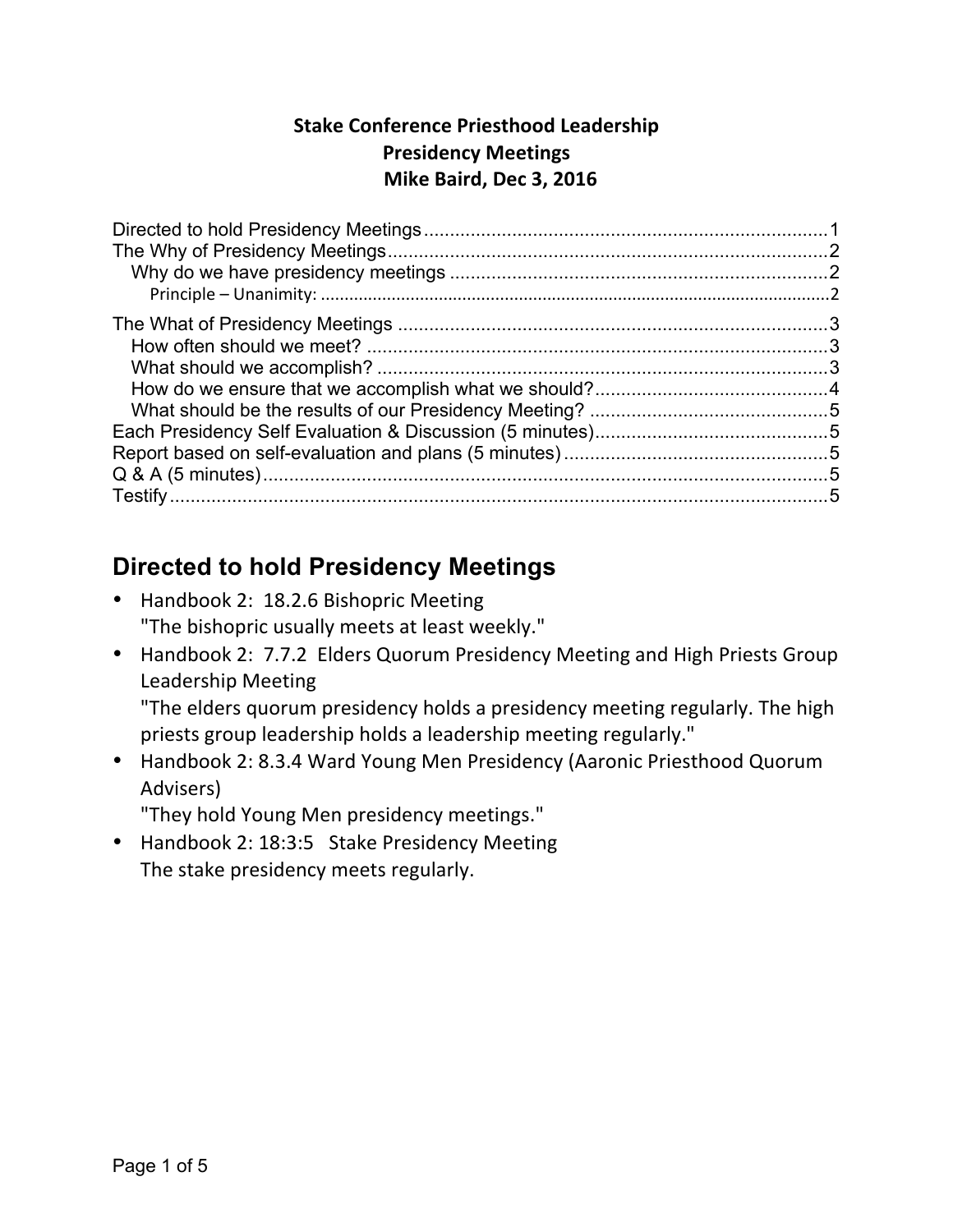# **The Why of Presidency Meetings**

*NOTE: Presidency general term used here after to refer to SP, bishopric, HPGL,* **EQP, YMP** 

#### *Why do we have presidency meetings*

- Why are we directed to have presidency meetings?
	- o President Wight: "To *receive and follow up on inspiration* about how to lead the wards/quorums/organizations of the Lord's church"
- Couldn't the President/Bishop just receive this inspiration and then tell everyone what to do?
	- $\circ$  No that is not the way things work in the Lord's church
- Two problems with that model if you were to choose to follow it all the time:
	- 1. Revelation comes to a leader in different ways
		- Doesn't always come while you are pondering or at the end of your prayer.
		- President Dalton: "Bishop, your job is *not* to receive all revelation but to recognize it when you hear it. It may come in the words of a scripture, or it may be in the words of a counselor, a primary or a RS president. "
	- 2. There is no unity in that model

#### **Principle – Unanimity:**

- Look to the first Presidency of the church as an example
- D&C 107:22, 27, 30

22) Of the Melchizedek Priesthood, three Presiding High Priests, chosen by the body, appointed and ordained to that office, and upheld by the confidence, faith, and prayer of the church, form a quorum of the Presidency of the Church.

27) every decision made by either of these quorums must be by the unanimous voice of the same

30) The decisions…are to be made in all righteousness, in holiness, and lowliness of heart, meekness and long suffering, and in faith, and virtue, and knowledge, temperance, patience, godliness, brotherly kindness and charity"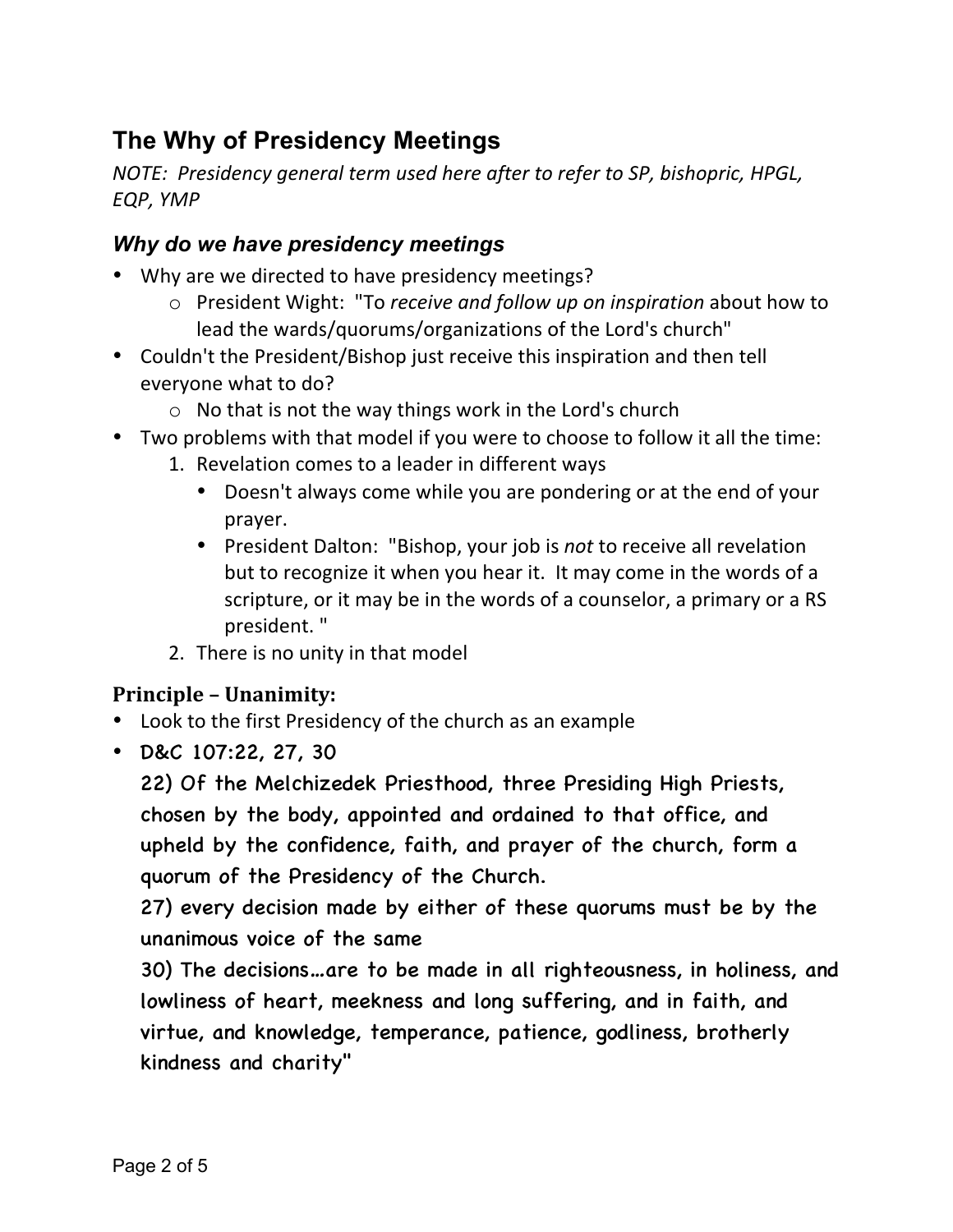- I cannot stress this principle enough
- Results of unanimity:
	- $\circ$  Spirit of brotherhood and of love that I have not felt elsewhere
	- $\circ$  Spirit of trust
		- When I served as bishop of the Cooper Mt ward unanimity was a paramount principle for us a bishopric
		- Patriarch Ogden and Bro Barnes and I were the three high priests, chosen, appointed and ordained to the bishopric and upheld by the confidence, faith and prayer of the ward.
		- I knew I had their trust, confidence and support because we were unified
		- They knew they had my trust, confidence and support because we were unified
- Can you feel unified if you don't meet together?
	- o Rod Barnes:
		- "Only when we meet together, pray together, sharing that same Spirit can we truly be unified in what we do. Certainly, we do reach unanimity in our own presidency outside of meetings when that is required, but that is always the exception and not our preferred means of operation, and then it is always based upon the foundation we have from the regularly meetings we do have."
- I cannot stress this principle enough

# **The What of Presidency Meetings**

### *How often should we meet?*

- What does regular mean?
	- Handbook Bishoprics usually meet weekly
	- For the Stake Presidency it means weekly
	- Is once a month regular enough? No

### *What should we accomplish?*

• President Wight:

" Turn the keys of the priesthood. Seek, receive, and follow inspiration about what the Lord would have us *do* in our respective stewardships."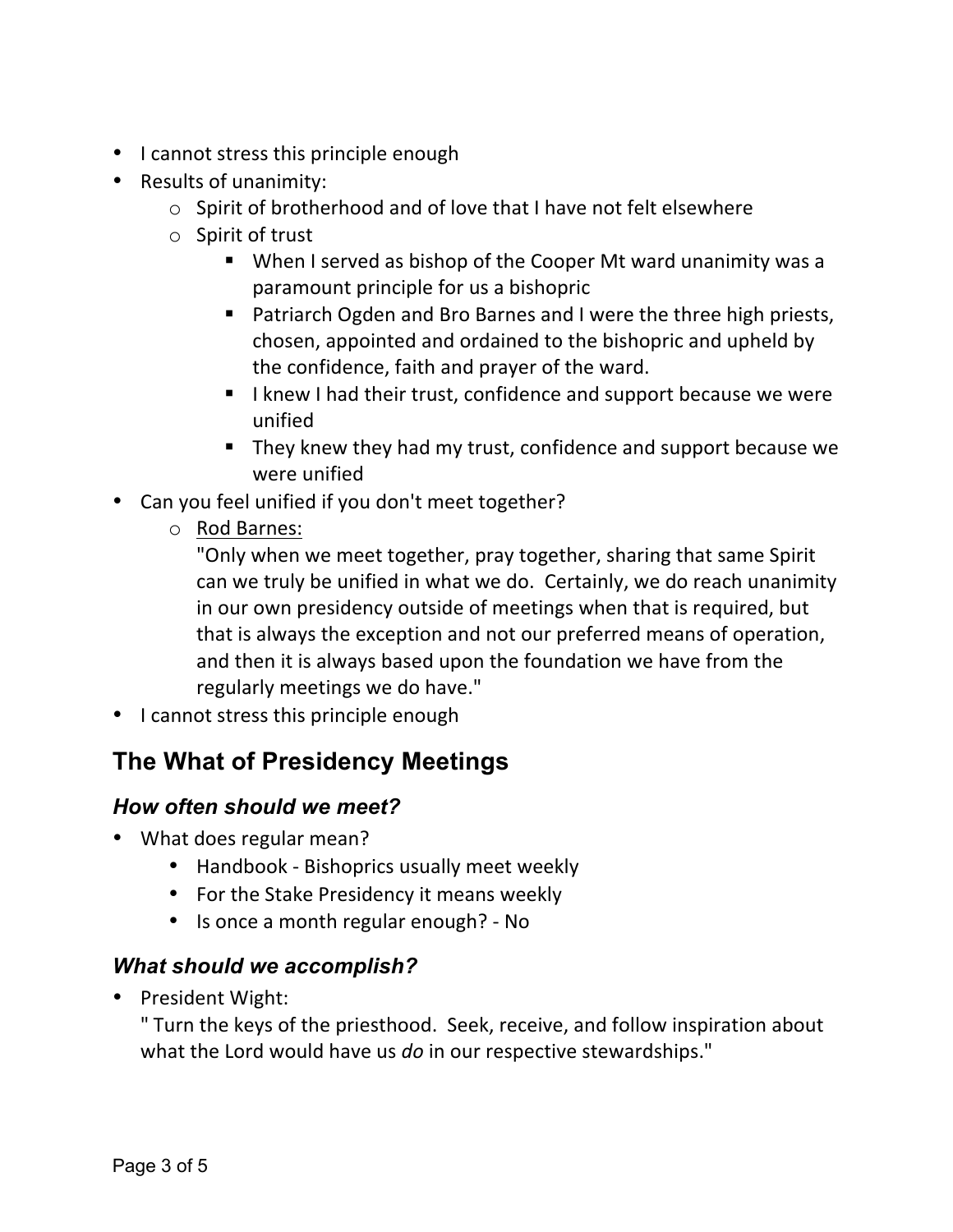#### *How do we ensure that we accomplish what we should?*

- Do we just go into a presidency meeting with nothing planned and then sit around waiting for the Spirit to move upon us?
- GPS analogy
	- No direction if we do nothing
	- Once we begin moving we will be redirected if we get off the right path
- Neal A Maxwell:

When we speak about teaching by the Spirit it is not about a mystical process which removes responsibility from the missionary or teacher for prayerful and pondering preparation. Teaching by the Spirit is not the lazy equivalent of going on "automatic pilot." We still need a carefully worked out "flight plan." Studying out something in one's own mind is, in itself, an invitation to the Spirit in our preparations as well as in our presentations. We must not err, like Oliver Cowdery, by taking no thought except to ask God for His Spirit (D&C 9:7). The Lord is especially willing to take the lead of an already informed mind in which things have been "studied out." (Neal Maxwell That Ye May Believe, pp. 40-41., Also in Neal A Maxwell quote book, pg 338)

- In Presidency meetings our "flight plan" is an agenda
	- In the handbook is suggestions for what an agenda may contain
- Do as President Wight said: "Seek, receive, and follow inspiration about what the Lord would have us do"
- If we need to deviate from our "flight plan" the Spirit will so direct
	- D&C 46:2

But notwithstanding those things which are written, it always has been given to the elders of my church from the beginning, and ever shall be, to conduct all meetings as they are directed and guided by the Holy Spirit.

• We seek unanimity in what we do